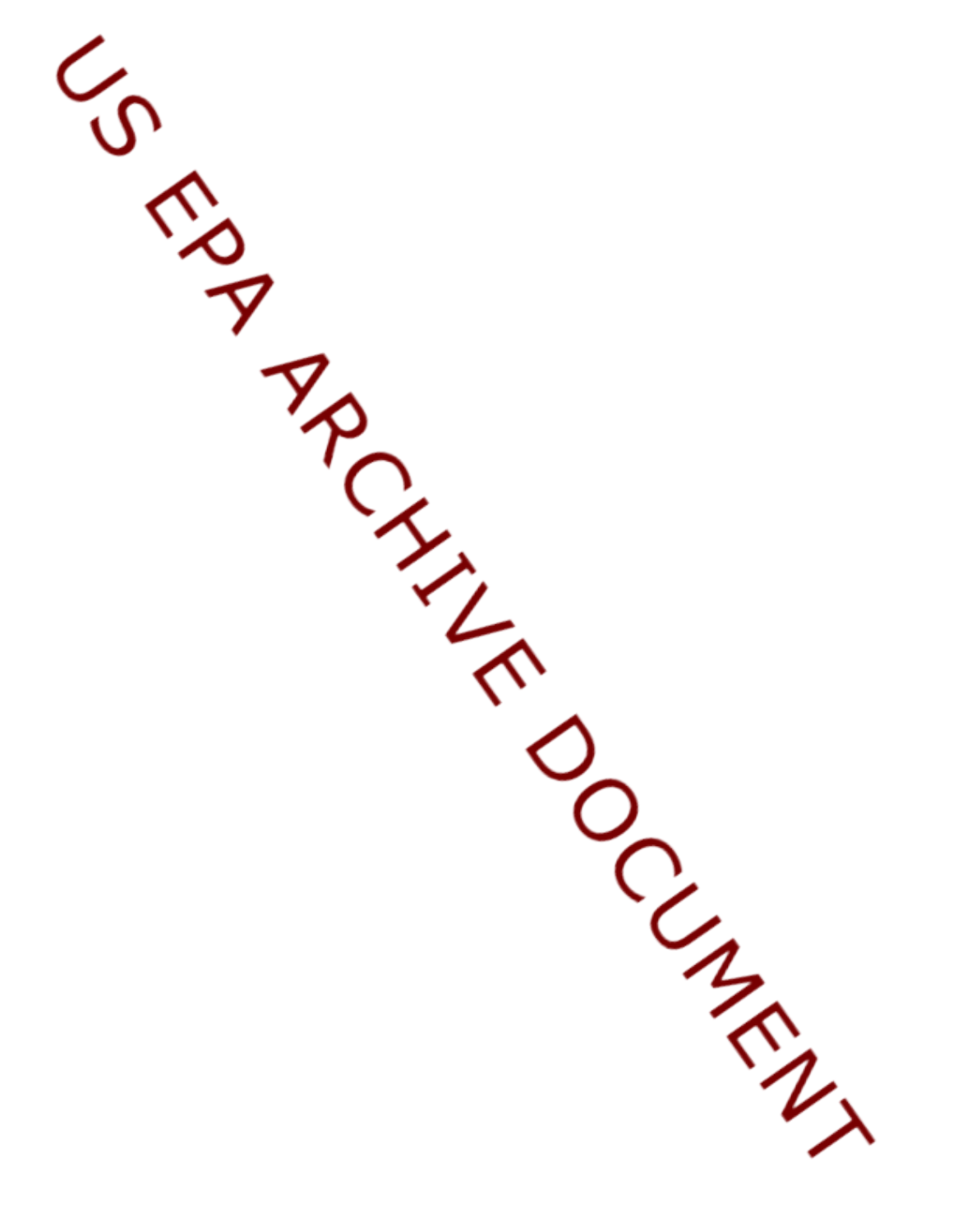### AGENCY: Environmental Protection Agency (EPA).

## **TITLE: "**ASSISTANCE AGREEMENT FOR ENVIRONMENTAL JUSTICE AND AIR PERMITTING WORKSHOPS"

**ACTION:** Request for Applications (RFA) - Initial Announcement.

**RFA NO:** OAR-OAQPS-ITPID-05-02

CATALOGUE OF FEDERAL DOMESTIC ASSISTANCE (CFDA) NO:

**DATES:** The closing date for receipt of applications is February 25, 2005, 5:00 p.m. EDT. Applications submitted via U.S. mail must be received in the Program Office by the closing date and time. No late proposals will be accepted.

**SUMMARY**: This notice announces the availability of funds and solicits proposals from state, local, multi-state, tribal agencies and non-profit public or private organizations or institutions, for a partnership project that (1) develops and delivers a training workshop that increases the awareness within environmental justice communities of permitting programs that affect air quality and (2) develops and delivers a training workshop that brings together governmental, community, academic, and advocacy groups and representatives to discuss emerging issues related to the Clean Air Act's Title V operating permits program.

**FUNDING/AWARDS:** The total estimate funding for this competitive opportunity is approximately \$80,000. EPA anticipates award of one cooperative agreement resulting from this announcement.

## **CONTENTS BY SECTION**

- I. Funding Opportunity Description
- II. Award Information
- III. Eligibility Information
- IV. Application and Submission Information
- V. Application Review Information
- VI. Award Administration Information
- VII. Agency Contacts
- VIII. Other Information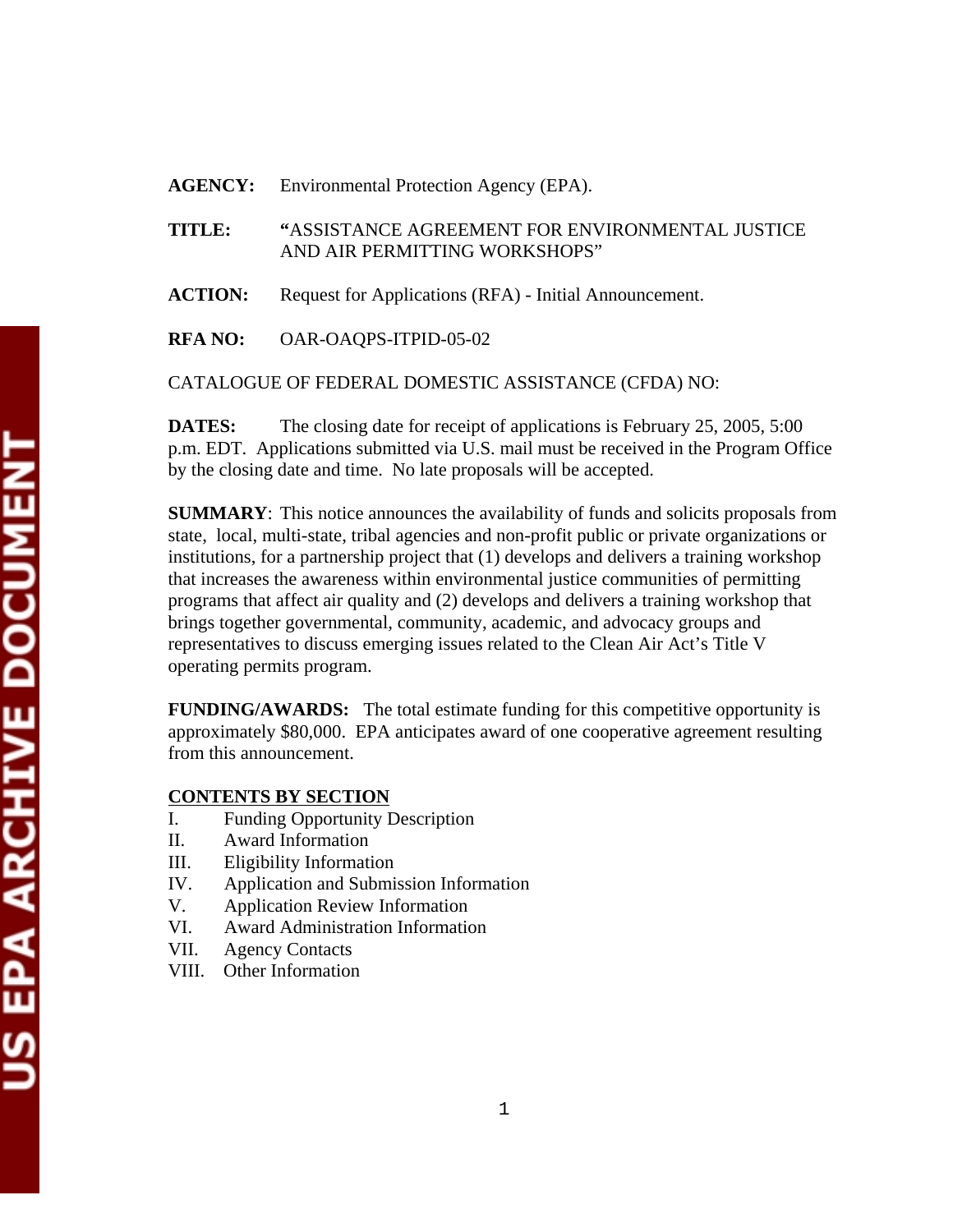## **I. Funding Opportunity Description**

### **A. Background**

OAR's Office of Air Quality Planning and Standards has co-sponsored more than 15 public workshops across the country, which are designed to demystify the permit process and encourage public participation. These training events cover two major permit programs for sources of air pollution - the Title V Operating Permits Program and the New Source Review Program. In order to bring more grass roots representatives into those training workshops when they are repeated in the future, we awarded an assistance agreement for development and presentation of a pilot course on the basics of the Clean Air Act and permitting for environmental justice communities and advocates.

In addition, to foster effective public participation in the Title V operating permits program, OAR has provided financial and technical assistance to develop training workshops for community advocates who are engaged in activities relating to Title V permits and who seek to positively impact the permitting decisions that are being made by State and local permitting agencies. These workshops are intended to exchange ideas about and provide public information on emerging issues in the Title V operating permits program.

## **B. Scope of Work.**

EPA is soliciting proposals from state, local, multi-state, tribal agencies and non-profit public or private organizations or institutions, for a partnership project that develops and sponsors training workshops that (1) increase the awareness within environmental justice communities of permitting programs that affect air quality and (2) brings together governmental, community, academic, and advocacy groups and representatives to discuss emerging issues related to the Clean Air Act's Title V operating permits program. EPA will co-sponsor these two workshops and will provide information on past workshops, which will provide background information and serve as a starting point for planning.

Prior workshop experience on permitting issues demonstrates that including the intended audience in the planning and development of the workshops promotes successful training events. Applicants should describe how the intended audience will be involved in the workshop process.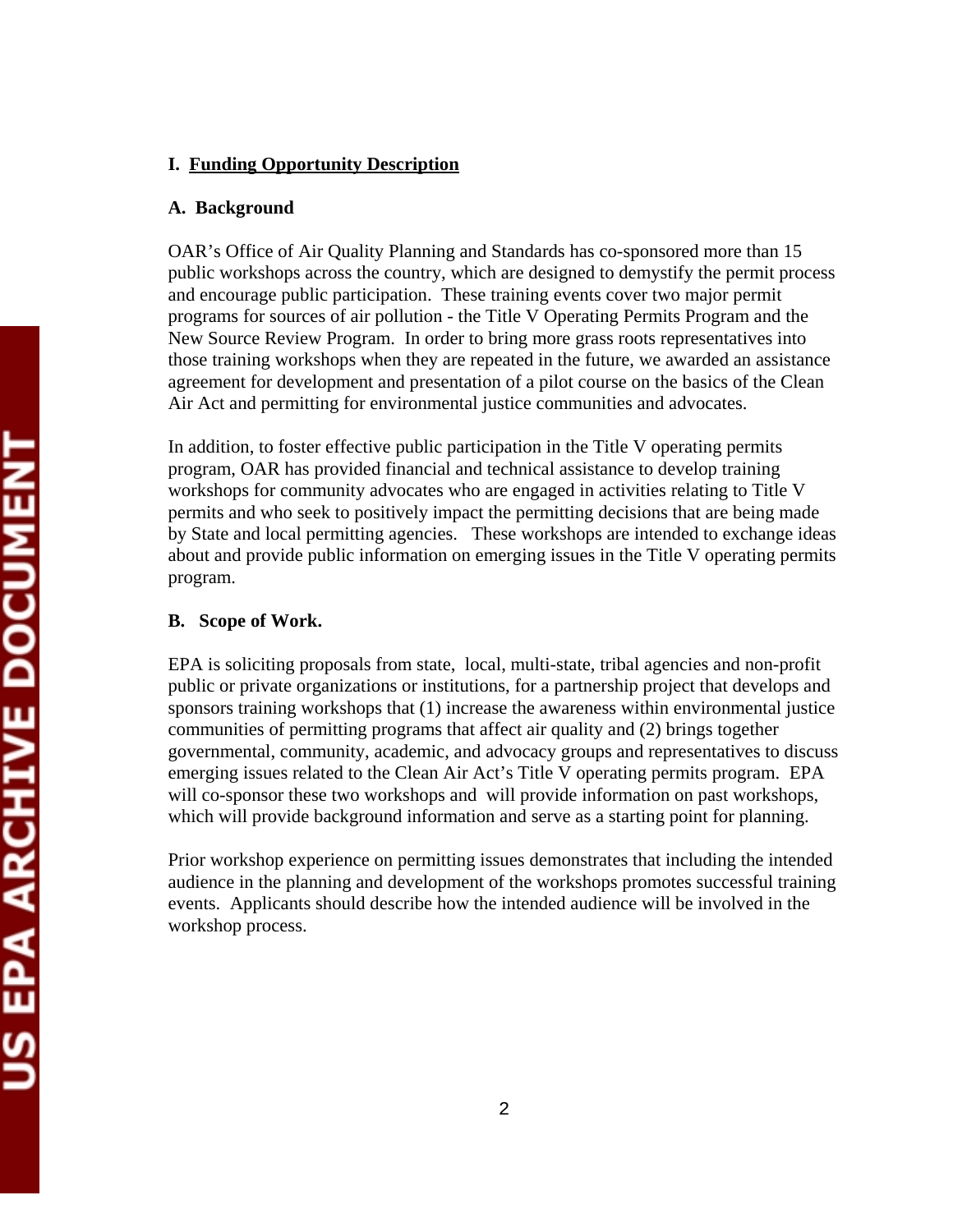### **C. Supplementary Information.**

The statutory authority for this action is Clean Air Act, Section 103(b)(3) which authorizes the award of grants for research, investigations, experiments, demonstrations, surveys, and studies related to the causes, effect, extent, prevention and control of air pollution.

## **II. Award Information**

## **A. What is the amount of funding available?**

The total estimated funding for this competitive opportunity is approximately \$80,000.

#### **B. How many agreements will EPA award in this competition?**

EPA anticipates award of one cooperative agreement resulting from this announcement.

Cooperative agreements permit substantial involvement between the EPA Project Officer and the selected applicants in the performance of the work supported. Although EPA will negotiate precise terms and conditions relating to substantial involvement as part of the award process, the anticipated substantial Federal involvement for this project would include collaboration on agenda development, selection of speakers, outreach and workshop logistics.

## **C. What is the project period for awards resulting from this solicitation?**

The estimated project period for awards resulting from this solicitation is June 15, 2005 through September 30, 2006.

## **D. Can funding be used to acquire services or fund other partnerships?**

Funding may be used to acquire services or fund partnerships, provided the recipient follows procurement and subaward or subgrant procedures contained in 40 [CFR P](http://www.gpoaccess.gov/cfr/retrieve.html)arts 30 or 31, as applicable. Successful applicants must compete contracts for services and products and conduct cost and price analyses to the extent required by these regulations. The regulations also contain limitations on consultant compensation. Applicants are not required to identify contractors or consultants in their proposal. Moreover, the fact that a successful applicant has named a specific contractor or consultant in the proposal EPA approves does not relieve it of its obligations to comply with competitive procurement requirements.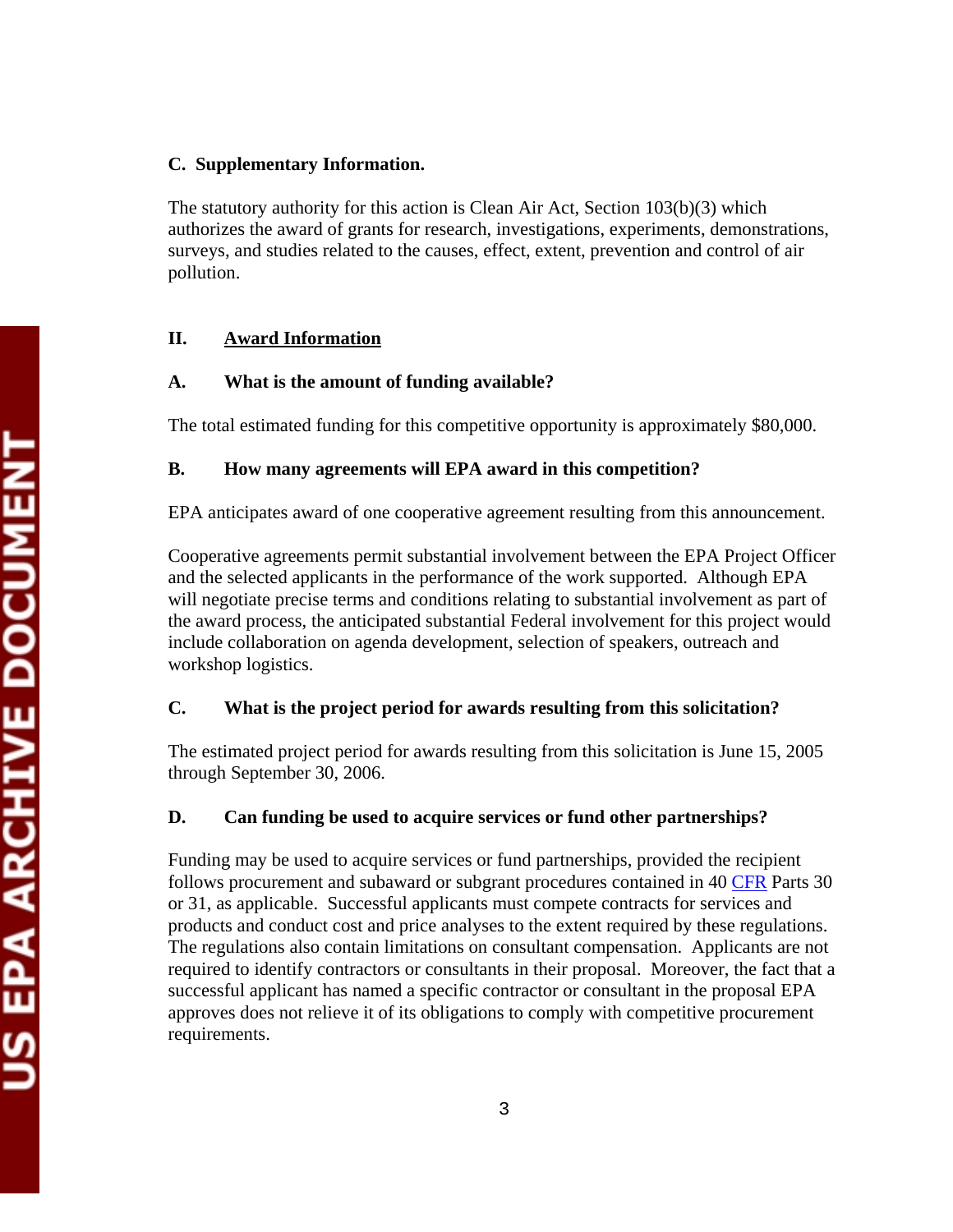Subgrants or subawards may be used to fund partnerships with non profit organizations and governmental entities. Successful applicants cannot use subgrants or subawards to avoid requirements in EPA grant regulations for competitive procurement by using these instruments to acquire commercial services or products to carry out its cooperative agreement. The nature of the transaction between the recipient and the subgrantee must be consistent with the standards for distinguishing between vendor transactions and subrecipient assistance under Subpart B Section .210 of [OMB Circular A-133,](http://www.whitehouse.gov/omb/circulars/a133/a133.html) and the definitions of "subaward" at 40 CFR 30.2(ff) or "subgrant" at 40 CFR 31.3, as applicable. EPA will not be a party to these transactions.

## **III. Eligibility Information**

## **A. Eligible Entities.**

Proposals will be accepted from state, local, multi-state, and tribal governmental agencies, universities, and non-profit organizations, as defined by **OMB** Circular A-122.

Non-profit organization, as defined by OMB Circular A-122, means any corporation, trust, association, cooperative, or other organization which: (1) is operated primarily for scientific, educational, service, charitable, or similar purposes in the public interest; (2) is not organized primarily for profit; and (3) uses its net proceeds to maintain, improve, and/or expand its operations. For this purpose, the term "non-profit organization" excludes (i) colleges and universities; (ii) hospitals; (iii) state, local, and federally-recognized Indian tribal governments; and (iv) those non-profit organizations which are excluded from coverage of this Circular in accordance with paragraph 5 of the Circular.

#### **B. Cost Effectiveness.**

While not required, applicants proposing cost-effective programs which leverage federal resources through a voluntary financial or in-kind commitment of resources will improve their scoring under the evaluation criterion of this solicitation. *(Refer to Section V(A), Evaluation Criteria.)*

#### **IV. Application and Submission Information**

#### **A. How to Obtain Application Package.**

The complete grants application package can be downloaded from EPA's Office of Grants and Debarment website at: [http://www.epa.gov/ogd/grants/how\\_to\\_apply.htm](http://www.epa.gov/ogd/grants/how_to_apply.htm)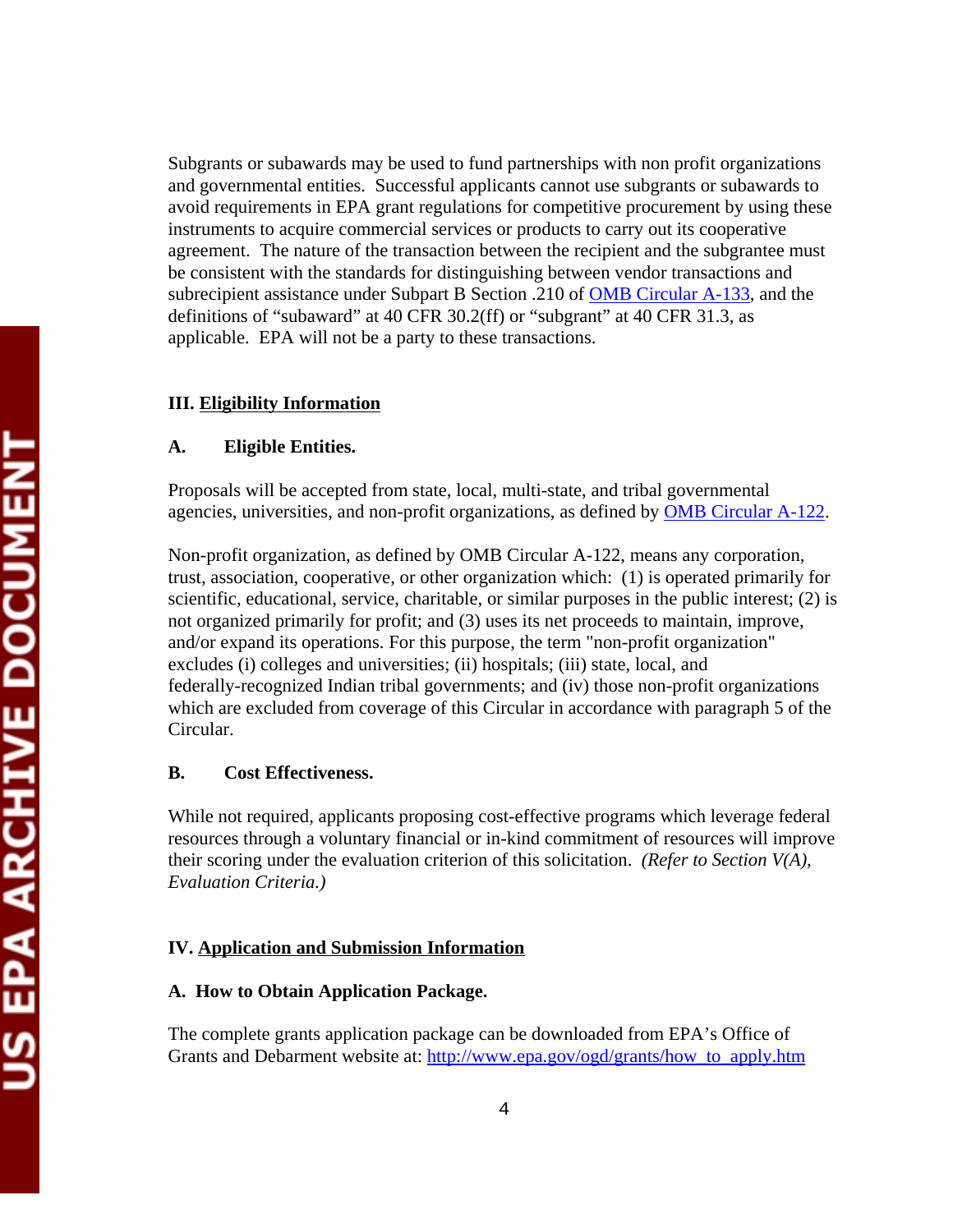Potential applicants may request a paper copy of the application package by contacting one of the agency contacts listed in Section VII of this announcement.

## **B. Content and Form of Application Submission.**

Applications must contain a narrative workplan, and one original completed and signed federal grant application package.

- A. A complete application must contain the following, in the sequential order shown:
	- A. SF-424 Application for Federal Assistance, with original signature
	- B. Key Contact List
	- C. Narrative Work Plan (including Detailed Itemized Budget), in the format detailed below
	- D. SF-424 A, Budget by categories and indirect cost rate
	- E. SF-424 B, Assurances for non-construction programs
	- F. Certification Regarding Lobbying
	- G. SF LLL, if applicable
	- H. EPA Form 4700-4 Preaward Compliance review report
	- I. Copy of Negotiated Indirect Cost Rate Agreement, if applicable
	- J. Quality Assurance Narrative Statement, if applicable
	- K. Other supporting documentation
- B. The narrative workplan, a maximum of 15 pages in length, must conform to the following outline:
	- A. Project Title.
	- B. Applicant Information. Include applicant (organization) name, address, contact person, phone number, fax and e-mail address.
	- C. Funding Requested. Specify the amount you are requesting from EPA.
	- D. Total Project Cost. Specify total cost of the project (EPA funding and cost-share). Identify funding from other sources including any in-kind resources.
	- E. Project period. Provide beginning and ending dates (for planning purposes, applicants should assume funds will be available in June 2005.)
	- F. Narrative Work Plan. The narrative workplan must explicitly describe how the proposed project meets the guidelines established in *Section I(B), Scope of Work* and, specifically, address each of the evaluation criteria disclosed in *Section V(A), Evaluation Criteria*.
	- G. Detailed Itemized Budget. Provide a budget for the following categories, specifying unit costs:

- Personnel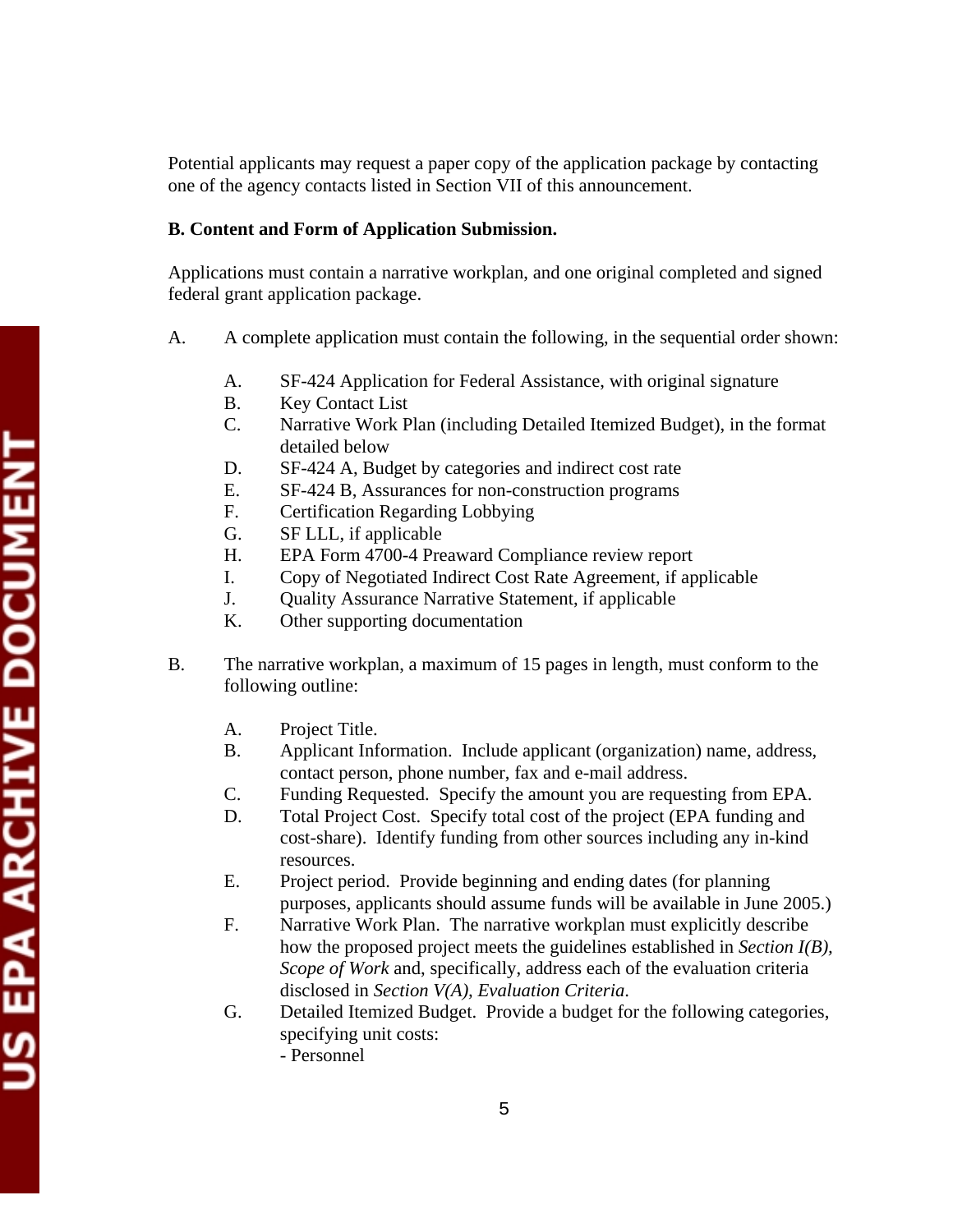- Fringe Benefits
- Contractual Costs
- Travel
- Equipment
- Supplies
- Other
- Total Direct Costs
- Total Indirect Costs: must include documentation of accepted indirect rate
- Total Cost
- H. Reporting Requirements. The final report should include: summary of the project, lessons learned, and costs of the project.

## **C. Submission Dates and Times.**

- 1. The deadline for submission of completed application packages is February 15, 2005, 5 p.m. EST. All application packages must be received in the program office listed below by the deadline. Applications received after the deadline will not be considered for funding.
- 2. Electronic Proposals (the narrative workplan and SF 424) must be submitted in Microsoft Word, Word Perfect, or pdf format to:Carraway.Candace@epa.gov. Proposals will be considered timely upon receipt, not transmission. An e-mail response confirming receipt of electronic proposals will be provided.
- 3. Because of the unique situation involving U.S. mail screening. EPA highly recommends that applicants use an express mail option to submit their applications. The application should be addressed to:

Express Delivery Address (FedEx, UPS, DHL, etc.)

Candace Carraway U.S. Environmental Protection Agency *(C-304-04)* OAQPS, Operating Permits Group (C304-04) 4930 Page Road Durham, NC 27703

Phone: 919 541 3189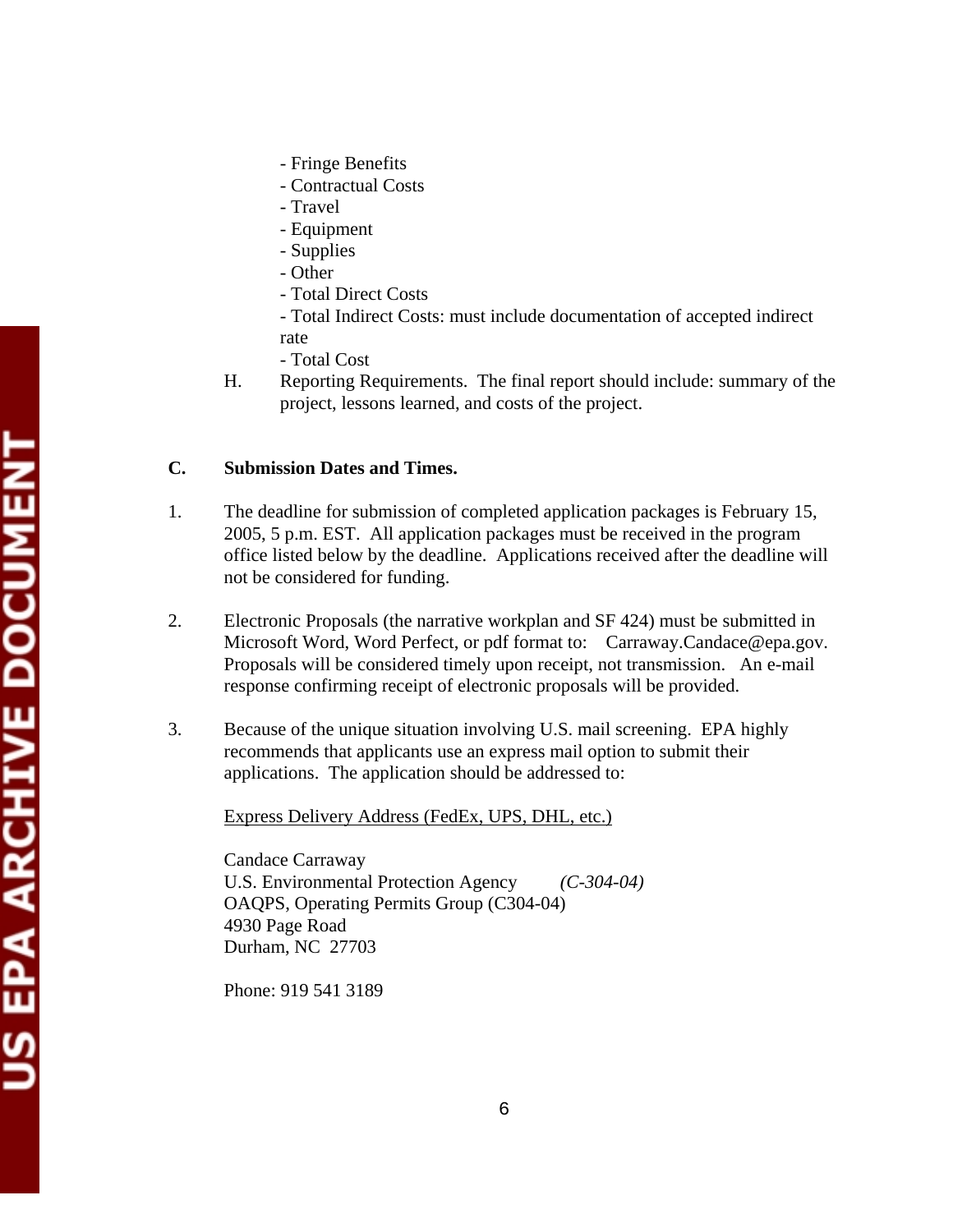## Regular Mail Delivery Address (U.S. Postal Service)

Candace Carraway U.S. Environmental Protection Agency OAQPS, Operating Permits Group *(C304-04)* Research Triangle Park, NC 27711

Direct Delivery (Street Address) Candace Carraway U.S. Environmental Protection Agency OAQPS, Operating Permits Group (C304-04) 109 T.W. Alexander Drive Research Triangle Park, NC 27709

## **V. Application Review Information**

## **A. Evaluation Criteria.**

Each eligible application will be evaluated according to the criteria set forth below.

- the applicant's knowledge of and experience with environmental justice issues and Title V issues (10 points);
- the applicant's experience in working with environmental justice communities and communities that are involved with air permitting issues (10 points);
- the applicant's experience with hosting and organizing workshops or similar events, particularly workshops whose audience is environmental justice advocates and/or community-based or environmental organizations (5 points);
- budget exhibits clearly-stated and appropriate levels of funding, indicating where funds are allocated to provide for travel scholarships (for persons/organizations who need financial assistance in order to attend) and workshop materials production (20 points);
- applicant's experience with effectively administering Federal financial assistance and successfully carrying out projects supported by EPA and other Federal agencies (5 points);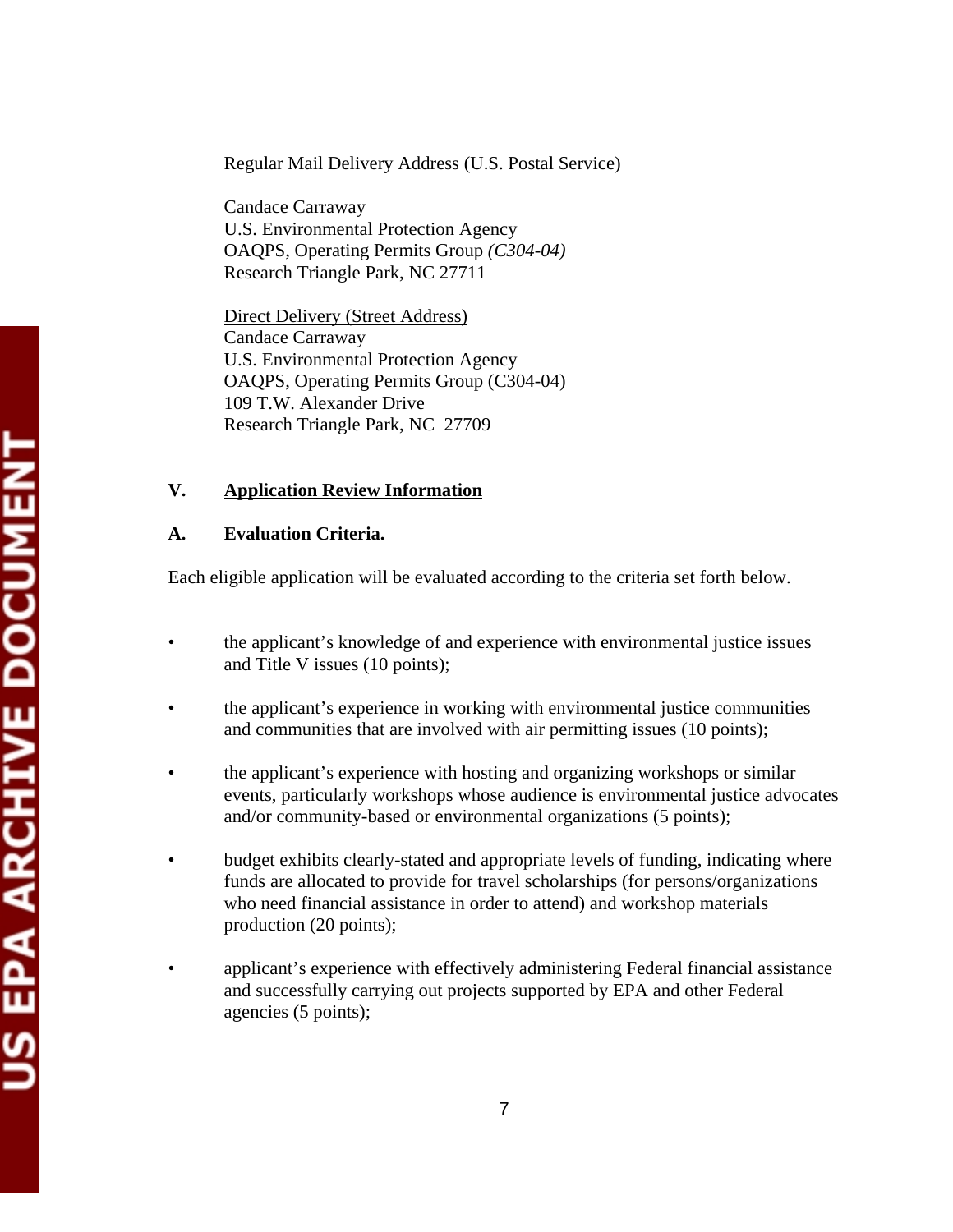- demonstration of how applicant will make use of existing coalitions established to address environmental justice and Title V issues (5 points).
- demonstration of how applicant will involve the intended audience for the workshops in planning and presenting the workshops (20 points).

## **VI. Award Administration Information**

## **A. Award Notices.**

Following final selections, all applicants will be notified regarding their application's status.

- 1. EPA anticipates notification to *successful* applicant will be made via telephone, electronic or postal mail by March 15, 2005. This notification, which advises that the applicant's proposal has been selected and is being recommended for award, is not an authorization to begin performance. The award notice signed by the EPA grants officer is the authorizing document and will be provided through postal mail. This process can take up to 90 days from the date of selection.
- 2. EPA anticipates notification to *unsuccessful* applicant(s) will be made via electronic or postal mail by March 15, 2005. In either event, the notification will be sent to the original signer of the application.

## **B. Administrative and National Policy Requirements.**

- 1. A listing and description of general EPA Regulations applicable to the award of assistance agreements may be viewed at: [http://www.epa.gov/ogd/AppKit/applicable\\_epa\\_regulations\\_and\\_](http://www.epa.gov/ogd/AppKit/applicable_epa_regulations_and_description.htm) [description.htm.](http://www.epa.gov/ogd/AppKit/applicable_epa_regulations_and_description.htm)
- b. Executive Order 12372, Intergovernmental Review of Federal Programs may be applicable to awards, resulting from this announcement. Applicants *selected* for funding may be required to provide a copy of their proposal to their [State Point of Contact](http://www.whitehouse.gov/omb/grants/spoc.html) (SPOC) for review, pursuant to Executive Order 12372, Intergovernmental Review of Federal Programs. This review is not required with the Initial Proposal and not all states require such a review.